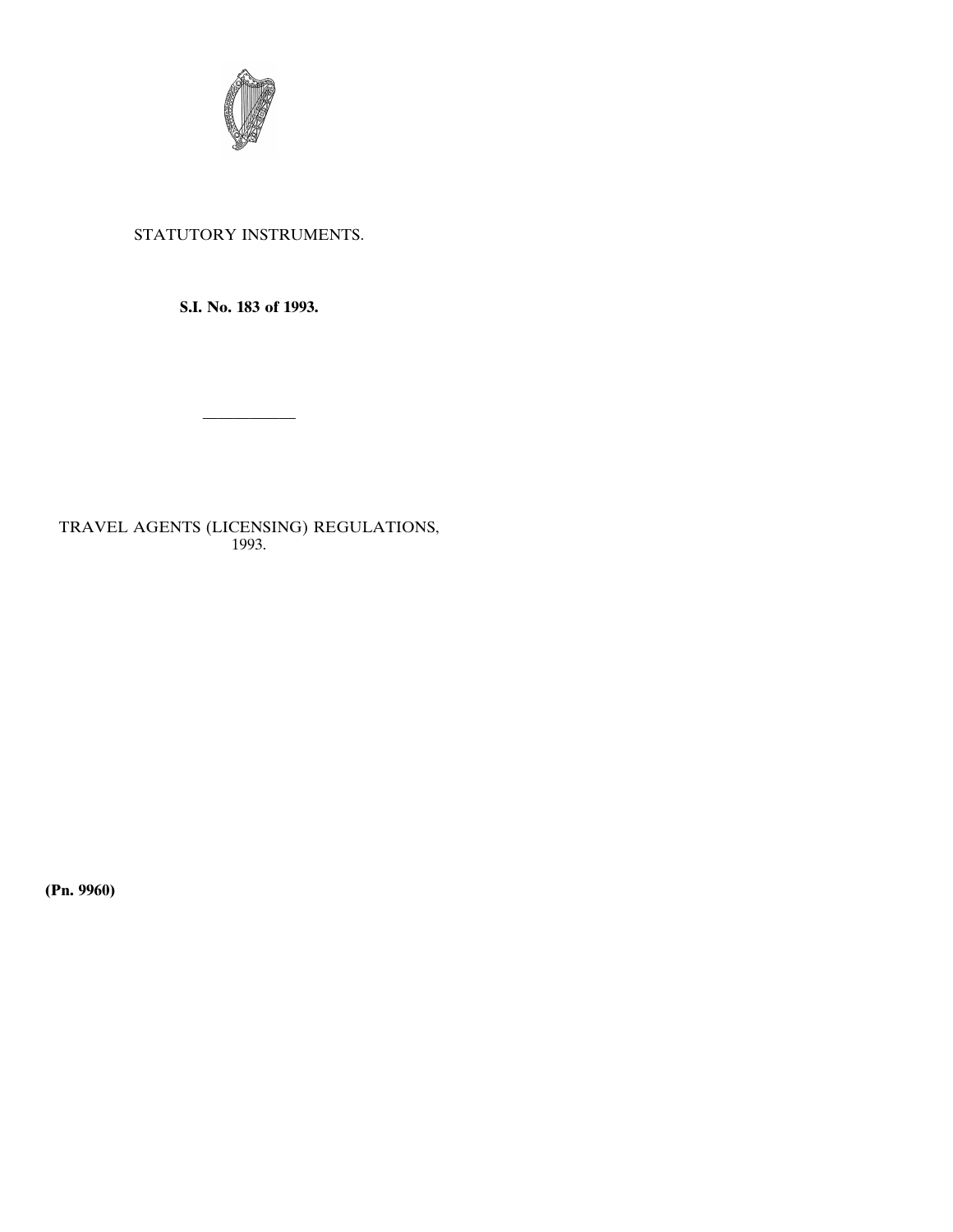### S.I. No. 183 of 1993.

### TRAVEL AGENTS (LICENSING) REGULATIONS, 1993.

I, BRIAN COWEN, Minister for Transport, Energy and Communications, in exercise of the powers conferred on me by sections 7, 12 and 25 of the Transport (Tour Operators and Travel Agents) Act, 1982 (No. 3 of 1982), and the Communications (Transfer of Departmental Administration and Ministerial Functions) (No. 2) Order, 1987 (S.I. No. 92 of 1987) (as adapted by the Tourism, Transport and Communications (Alteration of Name of Department and Title of Minister) Order, 1993 (S.I. No. 17 of 1993)), and, insofar as the Regulations relate to the specification of fees and charges, with the consent of the Minister for Finance, hereby make the following Regulations:

1. These Regulations may be cited as the Travel Agents (Licensing) Regulations, 1993.

2. These Regulations shall come into operation on the 1st day of July, 1993.

3. These Regulations shall apply to overseas travel contracts, including tour or package arrangements based on the scheduled services of a transport carrier, in respect of which the applicant is acting as agent of a tour operator, a carrier or a member of the public.

4. In these Regulations—

''the Act'' means the Transport (Tour Operators and Travel Agents) Act, 1982 (No. 3 of 1982);

''licensable turnover'' means the total of receipts by an applicant for a travel agent's licence in respect of overseas travel contracts to which these Regulations apply during the period covered by the applicant's latest audited accounts;

''licensee'' means the holder of a travel agent's licence;

"the Minister" means the Minister for Transport, Energy and Communications;

*Notice of the making of this Statutory Instrument was published in ''Iris Oifigiu´il'' of* 6*th July,* 1993.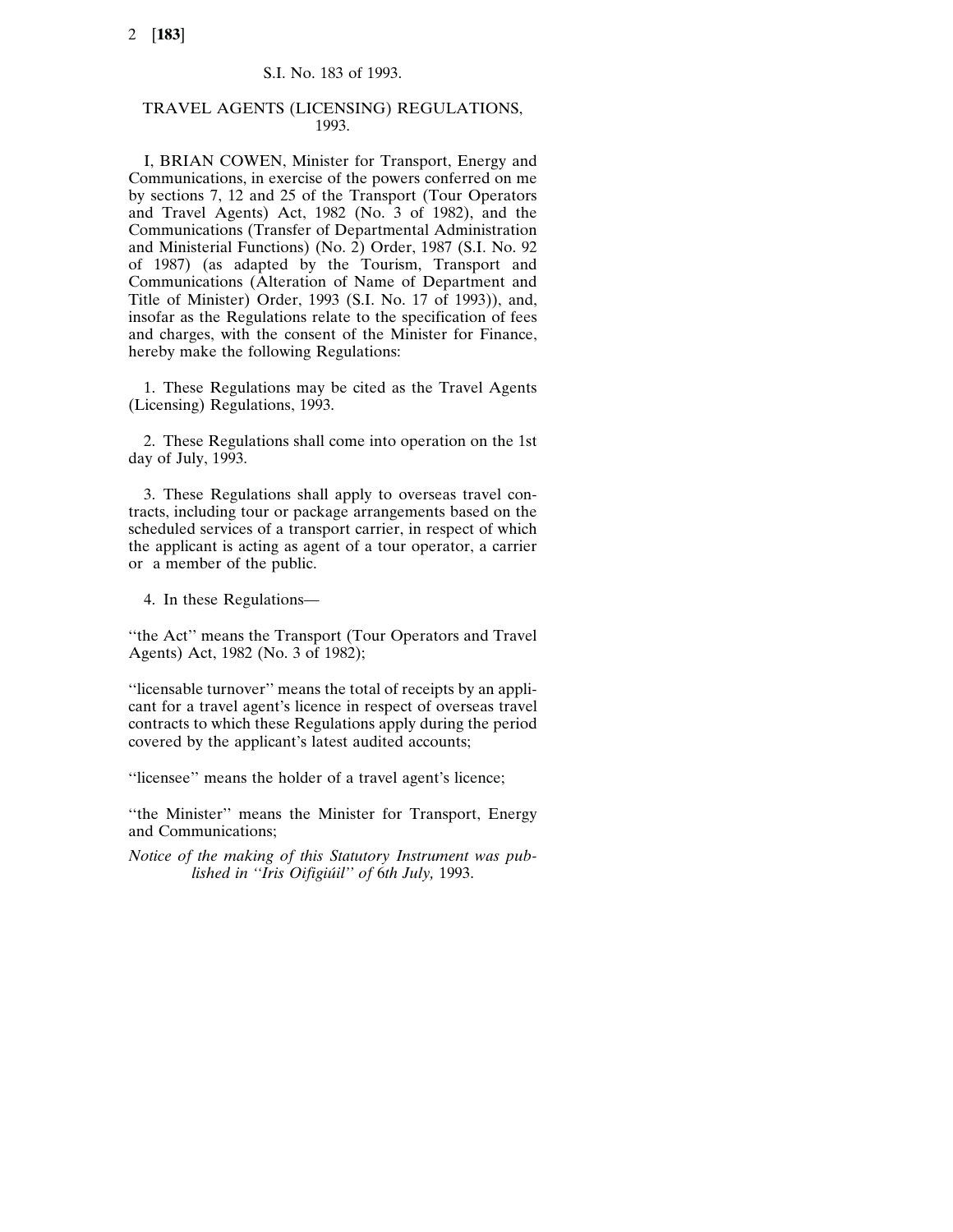"projected licensable turnover" means the total of receipts estimated by an applicant for a travel agent's licence in respect of overseas travel contracts to which these Regulations apply during the period of time in the future for which a licence is being sought;

"projected total turnover" means the sum total of all receipts estimated by an applicant for a travel agent's licence during the period of time in the future for which a licence is being sought;

''total turnover'' means the sum total of all receipts by an applicant for a travel agent's licence during the period covered by the applicant's latest audited accounts;

"travel agent's licence" means a licence granted under section 6 of the Act;

5. An application for a travel agent's licence shall be addressed to the Secretary, Department of Transport, Energy and Communications, Kildare Street, Dublin 2.

- 6. (*a*) An application for a travel agent's licence shall be in the Form and contain the information specified in the First Schedule to these Regulations;
	- (*b*) A travel agent's licence shall be in the Form specified in the Second Schedule to these Regulations.
- 7. (*a*) An application for a travel agent's licence shall be accompanied by the applicant's latest acounts, duly audited and certified, covering a 12 month accounting period ending on a date not earlier than 12 months before the date of application.
	- (*b*) Notwithstanding paragraph (*a*) of this Regulation, the Minister may require a licensee to furnish to the Minister the licensee's audited financial statements by a specified date following the end of the licensee's 12 month accounting period as stipulated by the Minister.

8. A person who applies for a travel agent's licence shall, if the Minister so requires, furnish information additional to that specified in the First Schedule to these Regulations to enable the Minister to satisfy himself as to any or all of the matters specified in section 6 (3) of the Act.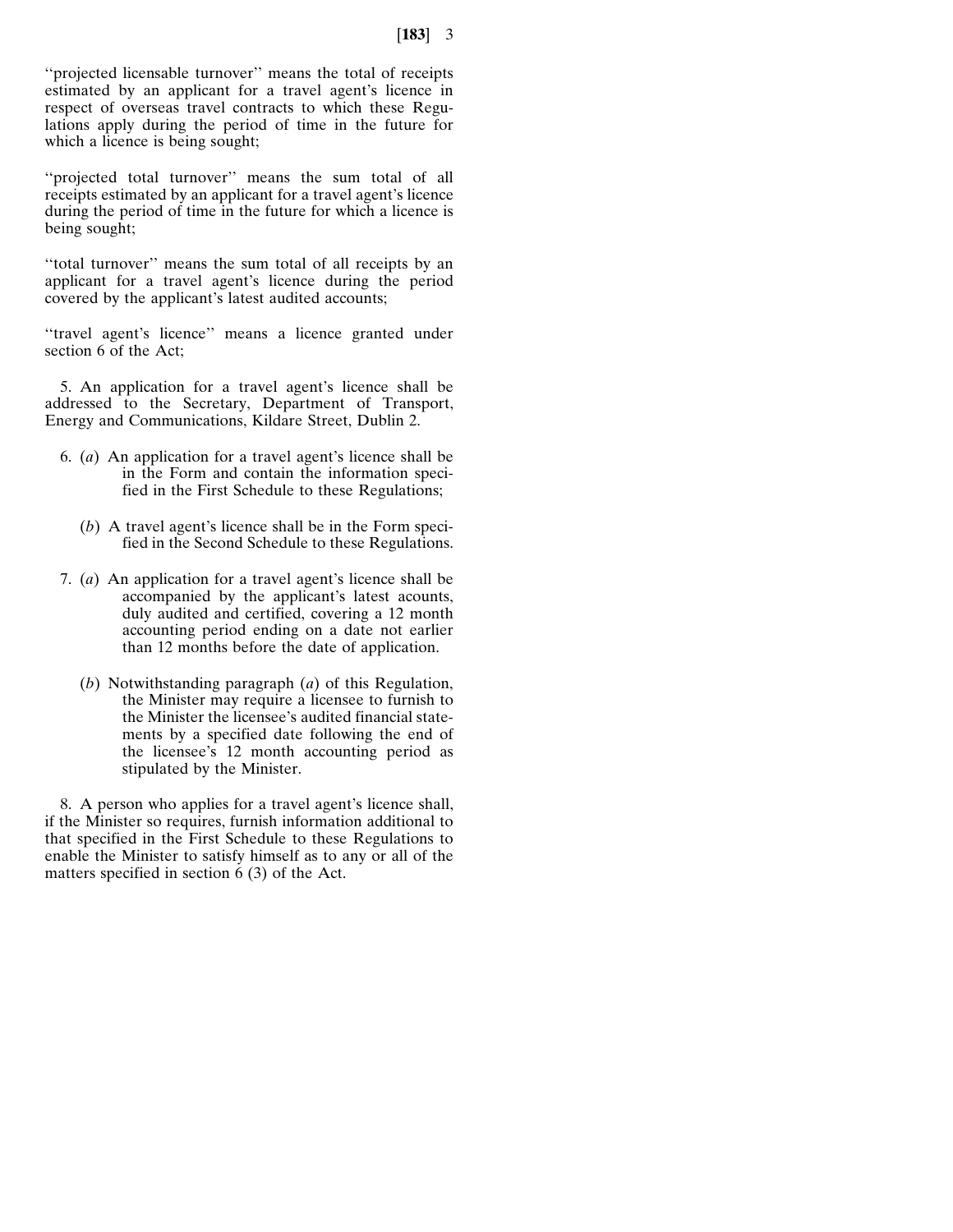9. Without prejudice to the provisions of section 6 of the Act, the provisions of Regulation 7 of the European Communities (Transport Auxiliaries) Regulations, 1988 (S.I. No. 18 of 1988), shall apply to a person who is a national of a Member State (other than the State) of the European Communities who applies for a travel agent's licence.

- 10. (*a*) The amount of the fee payable on application for a travel agent's licence shall be £221.
	- (*b*) Applications for amendment of a travel agent's licence shall be subject to a fee of £22 in each case.
	- (*c*) In the case of an applicant for a travel agent's licence who has not held a tour operator's or travel agent's licence within the two years immediately prior to application, an additional fee of £221 shall be payable.
	- (*d*) Where an application for a travel agent's licence is received less than two months but more than one month prior to the date on which the licence is required to commence, an additional fee of £500 shall be payable.
	- (*e*) Where an application for a travel agent's licence is received less than one month prior to the date on which the licence is required to commence, an additional fee of £1,000 shall be payable.
	- (*f*) Where an applicant for a travel agent's licence has failed to submit audited financial statements as required by the Minister under Regulation 7 (*b*) of these Regulations, an additional fee of £500 shall be payable.
	- (*g*) The Minister may, at his discretion, waive the additional fees payable under paragraphs (*d*) and (*e*) of this Regulation where he is satisfied that the delay in submission of an application was due solely to circumstances outside the control of the applicant, his agents or servants.
	- (*h*) The Minister may, at his discretion, waive the additional fees payable under paragraph (*f*) of this Regulation where he is satisfied that the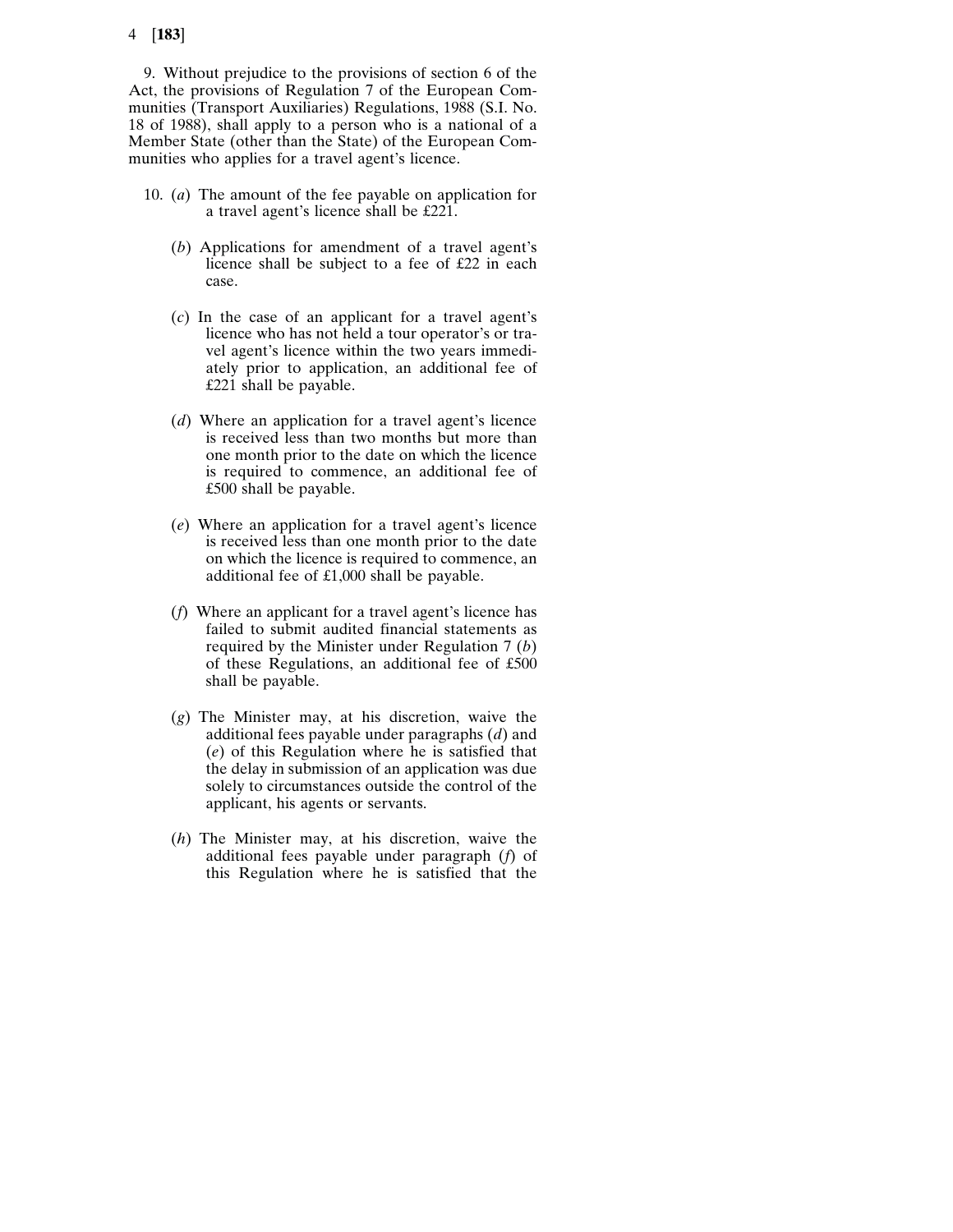delay in submission of audited financial statements was due solely to circumstances outside the control of the applicant, his agents or servants.

11. Fees payable under these Regulations shall be nonrefundable.

12. Any expenses incurred by the Minister arising from the application of section 11 of the Act may be charged by the Minister to the licensee and shall be reimbursed by the licensee to the Minister.

13. The Minister shall not consider an application for a travel agent's licence which is incomplete or is not accompanied by the appropriate fee referred to in Regulation 10 of these Regulations.

- 14. (*a*) The Minister shall be advised immediately of the demise, removal or resignation of any director or partner of the licensee.
	- (*b*) Proposals for the appointment of additional directors or for changes in the directors of a company holding a travel agent's licence or proposals for changes in the distribution of shares, or in the effective ownership or control of such company or of any partnership, or unincorporated body holding a travel agent's licence shall be notified to the Minister either before or after, but not later than 7 days after, such changes become effective.
	- (*c*) Changes in the shareholding of a company holding a travel agent's licence shall be notified to the Minister either before or after, but not later than 7 days after, such change has become effective.

15. Copies of any travel agent's licence held by the licensee together with any conditions attached thereto shall be displayed for the information of the public in a prominent position on all premises owned or occupied by the licensee and in which he carries on business.

16. A licensee shall maintain the following books, accounts and records in his principal place of business or in such other place as may be approved of by the Minister:—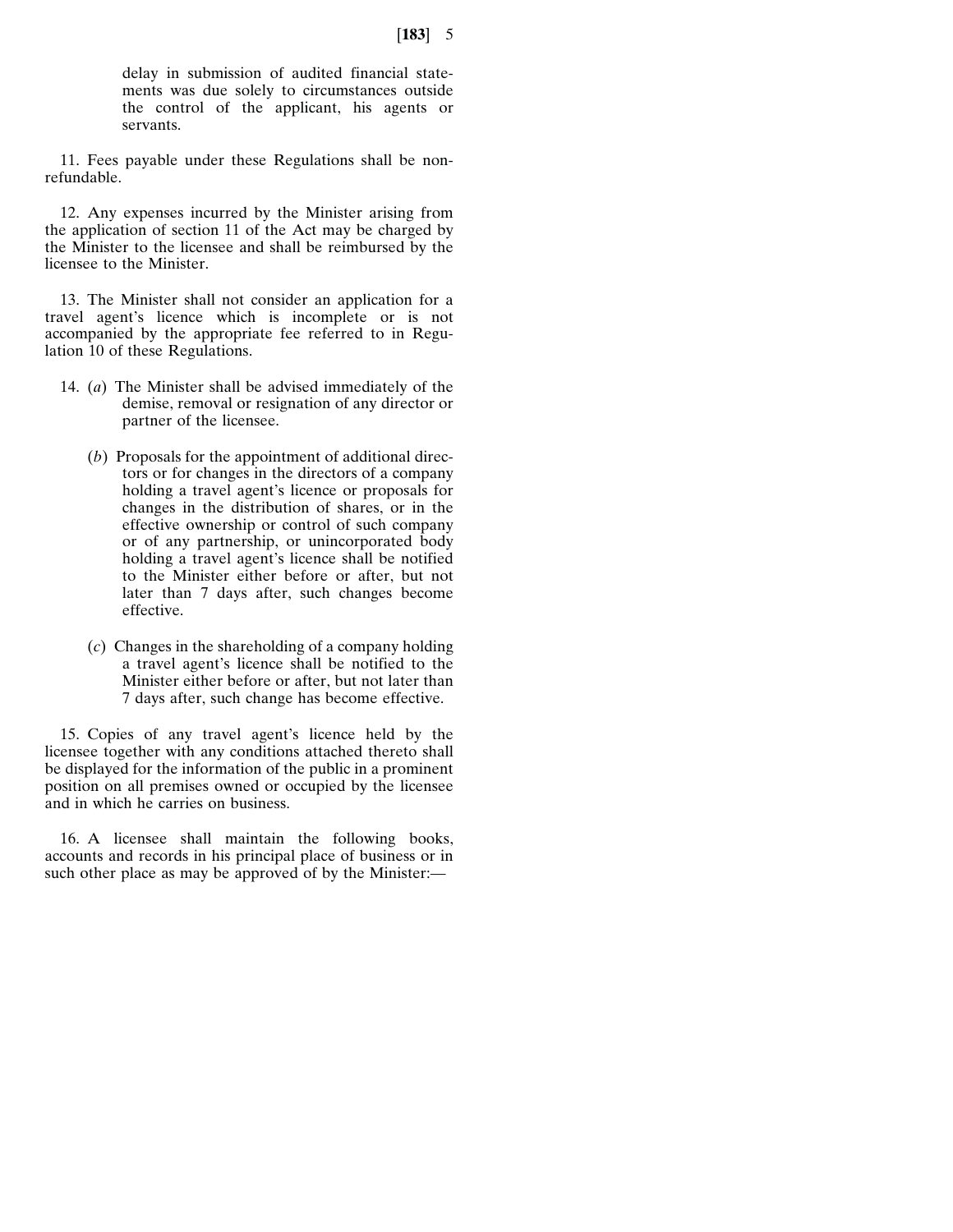- 6 [**183**]
	- (*a*) annual accounts duly audited and certified in accordance with Regulation 7 of these Regulations,
	- (*b*) a record, which may be in ledger, computer or other form, of all daily receipts and expenditure, including all monies placed on deposit,
	- (*c*) a full record of all bank lodgments and a regular and proper bank reconciliation, and
	- (*d*) copies of all contracts entered into by the licensee relevant to the business of the licensee and valid for the period of the licence,

and shall furnish copies or extracts on request by a person authorised by the Minister under section 11 of the Act.

- 17. The following Regulations are hereby revoked:—
	- (*a*) Travel Agents (Licensing) Regulations, 1983 (S.I. No. 101 of 1983);
	- (*b*) Travel Agents (Licensing) (Amendment) Regulations, 1985 (S.I. No. 166 of 1985);
	- (*c*) Travel Agents (Licensing) (Amendment) Regulations, 1986 (S.I. No. 216 of 1986);
	- (*d*) Travel Agents (Licensing) (Amendment) Regulations, 1987 (S.I. No. 176 of 1987);
	- (*e*) Travel Agents (Licensing) (Amendment) Regulations, 1988 (S.I. No. 132 of 1988);
	- (*f*) Travel Agents (Licensing) (Amendment) Regulations, 1989 (S.I. No. 159 of 1989);
	- (*g*) Travel Agents (Licensing) (Amendment) Regulations, 1992 (S.I. No. 175 of 1992).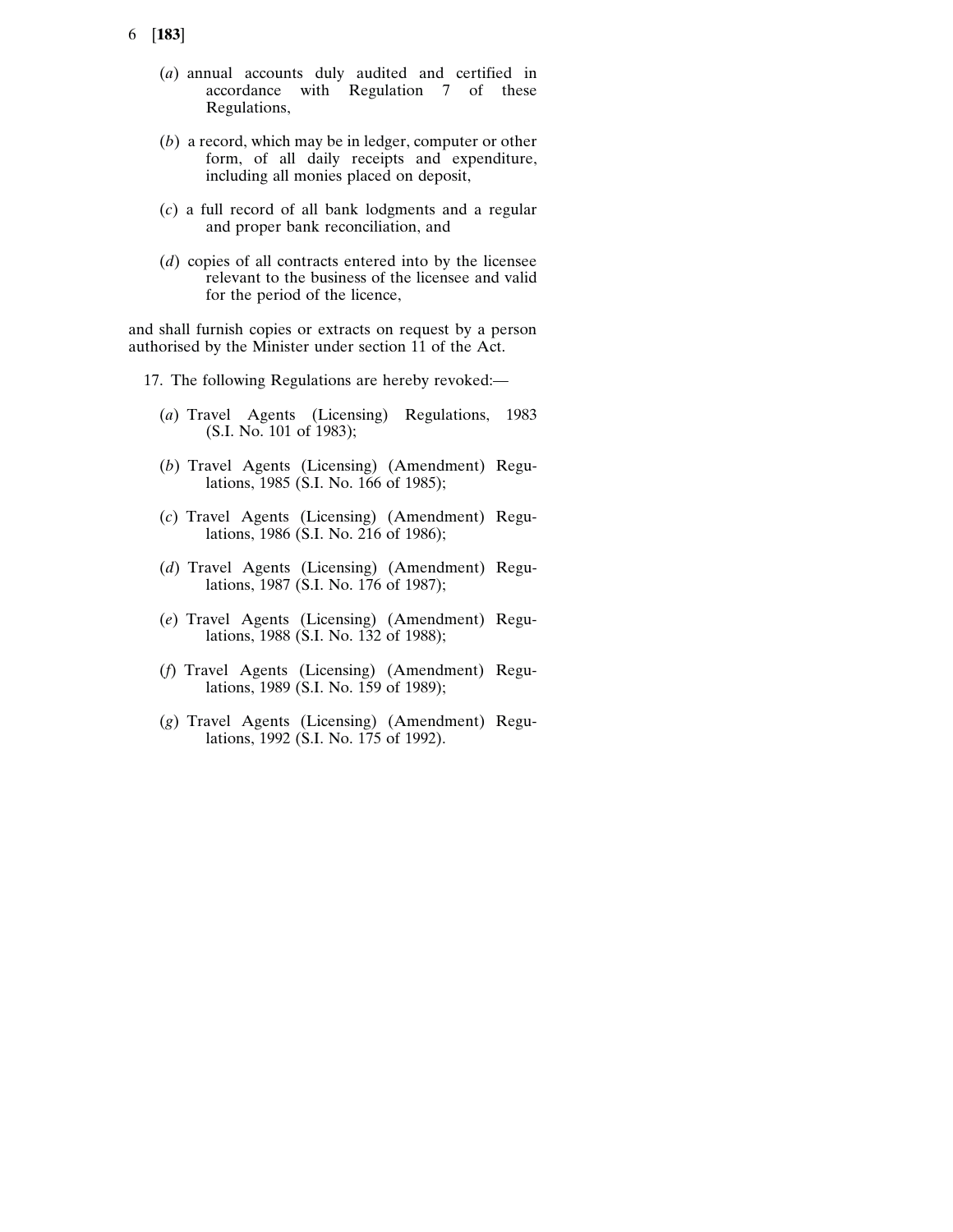# FIRST SCHEDULE

# APPLICATION FOR A TRAVEL AGENT'S LICENCE

Additional checklist for *new* Applicants only

| 1. The Department's explanatory note on the<br>Transport (Tour Operators and Travel<br>Agents) Act, 1982 has been read and fully<br>understood | Yes or N/A |
|------------------------------------------------------------------------------------------------------------------------------------------------|------------|
| 2. Opening statement of affairs/balance sheet has<br>been audited as required at (a) of the Schedule<br>to the application form                |            |
| 3. All other financial requirements of the Sched-<br>ule to the application form have been met                                                 |            |
| 4. All significant assumptions underlying 3 above<br>are included in the financial submissions                                                 |            |
| 5. The applicant's auditor has reported as<br>required at (e) of the Schedule to the appli-<br>cation form                                     |            |
| 6. Certificates of registration of business or trad-<br>ing names have been supplied                                                           |            |
| 7. C.V.'s for<br>directors or<br>partners or<br>sole Trader<br>have been supplied                                                              |            |
| Note: Numbers 1, 6 and 7<br>should have a "yes" answer                                                                                         |            |

Signed ..........................................................

Company Secretary

.......................................................... Sole Trader/Partner

Date .............................................................

*Note:* An application without a completed checklist will not be regarded as<br>a valid application and will be returned to the applicant for com-<br>pletion. This may result in a late application fee for the applicant.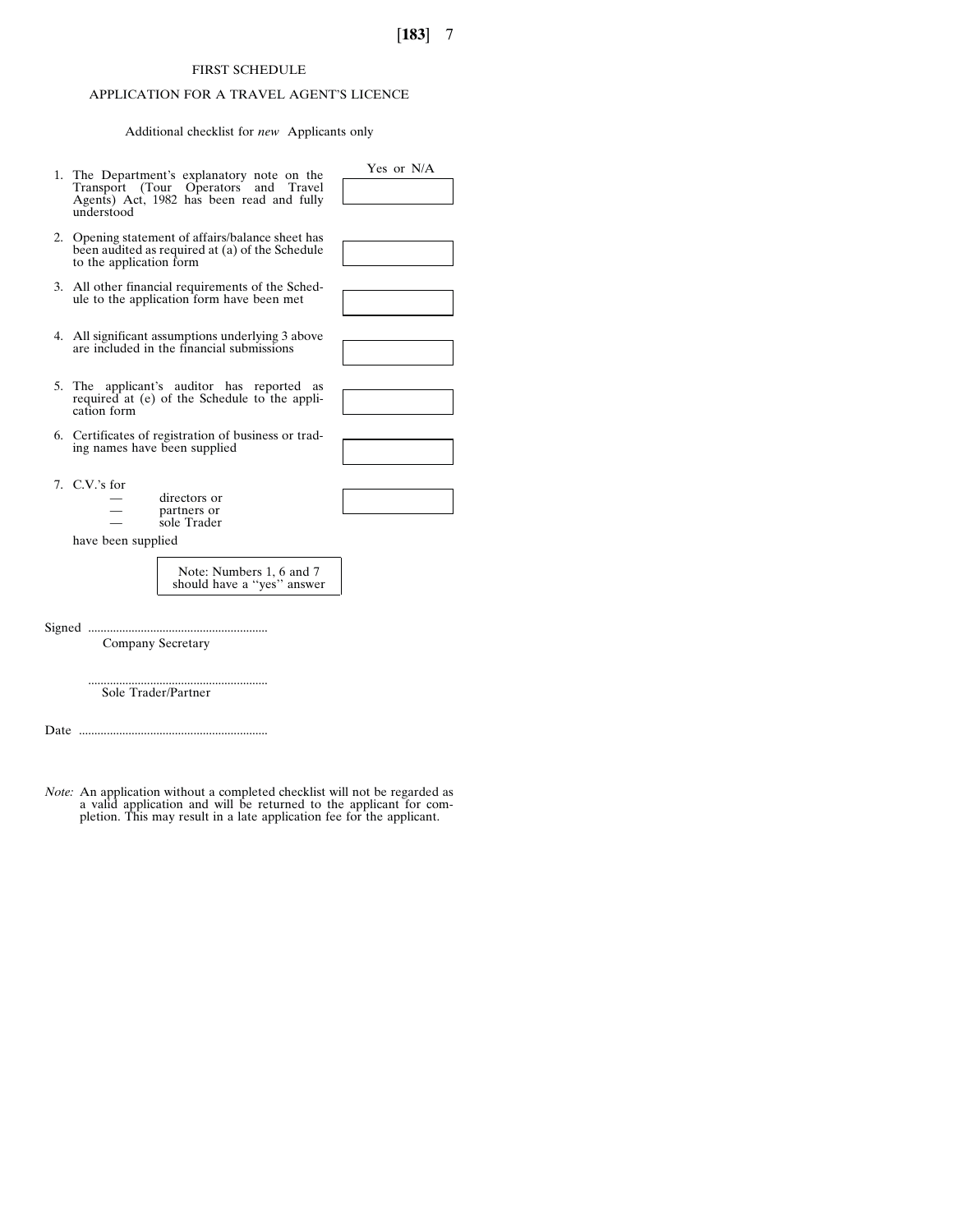## APPLICATION FOR A TRAVEL AGENT'S LICENCE

Checklist for all Travel Agent Licence Applications

| 1. Application has been signed by<br>all directors or<br>all partners or<br>sole trader<br>2. All sections of the application have been<br>answered          | Yes or N/A |
|--------------------------------------------------------------------------------------------------------------------------------------------------------------|------------|
| 3. The projected turnover required under section<br>8 of the application has been considered in the<br>light of the most <i>recent</i> information available |            |
| 4. A full up to date list of employees is included                                                                                                           |            |
| 5. All responses have been correctly updated,<br>where applicable, since the last application                                                                |            |
| 6. The latest annual accounts have been submit-<br>ted and cover a period ending on a date not<br>earlier than 12 months before the date of<br>application   |            |
| 7. Additional information requested by the<br>Department in correspondence during the<br>year is included (e.g. management accounts)                         |            |
| Signed<br>Company Secretary                                                                                                                                  |            |
| Sole Trader/Partner                                                                                                                                          |            |

Date .............................................................

*Note:* An application without a completed checklist will not be regarded as a valid application and will be returned to the applicant for completion. This may result in a late application fee for the applicant.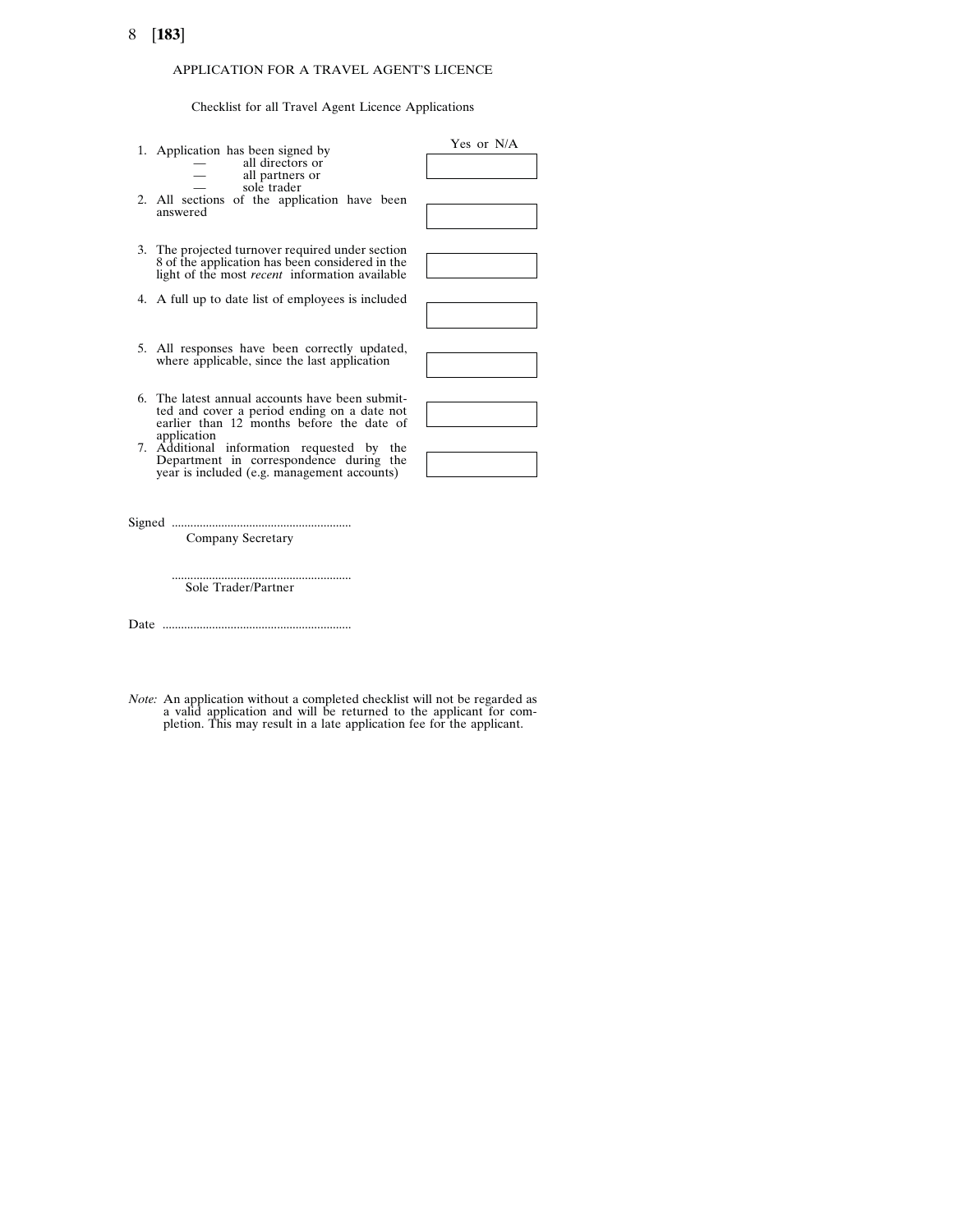#### TRANSPORT (TOUR OPERATORS AND TRAVEL AGENTS) ACT, 1982

### APPLICATION FOR A TRAVEL AGENT'S LICENCE

hereby applies for a licence to carry on business as a travel agent, as defined in section 2 of the Transport (Tour Operators and Travel Agents) Act, 1982, for the period

to

The amount of  $f$ , being the fee payable in respect of this application, is enclosed.

I, the undersigned, declare that to the best of my knowledge and belief, the particulars herein given are true and complete and that there have been no changes in the financial resources, ownership and control of the business other than those notified in this form.

I also authorise the Minister, or any officer authorised by him, to apply to all or any of the persons or bodies specified in section 11 of this application form, and all such persons or bodies are hereby authorised to give such information as may be sought from them hereunder, for the purpose of substantiating the particulars furnished in this application.

<sup>1</sup>Certificates of Registration of Business or Trading names must be supplied unless previously furnished.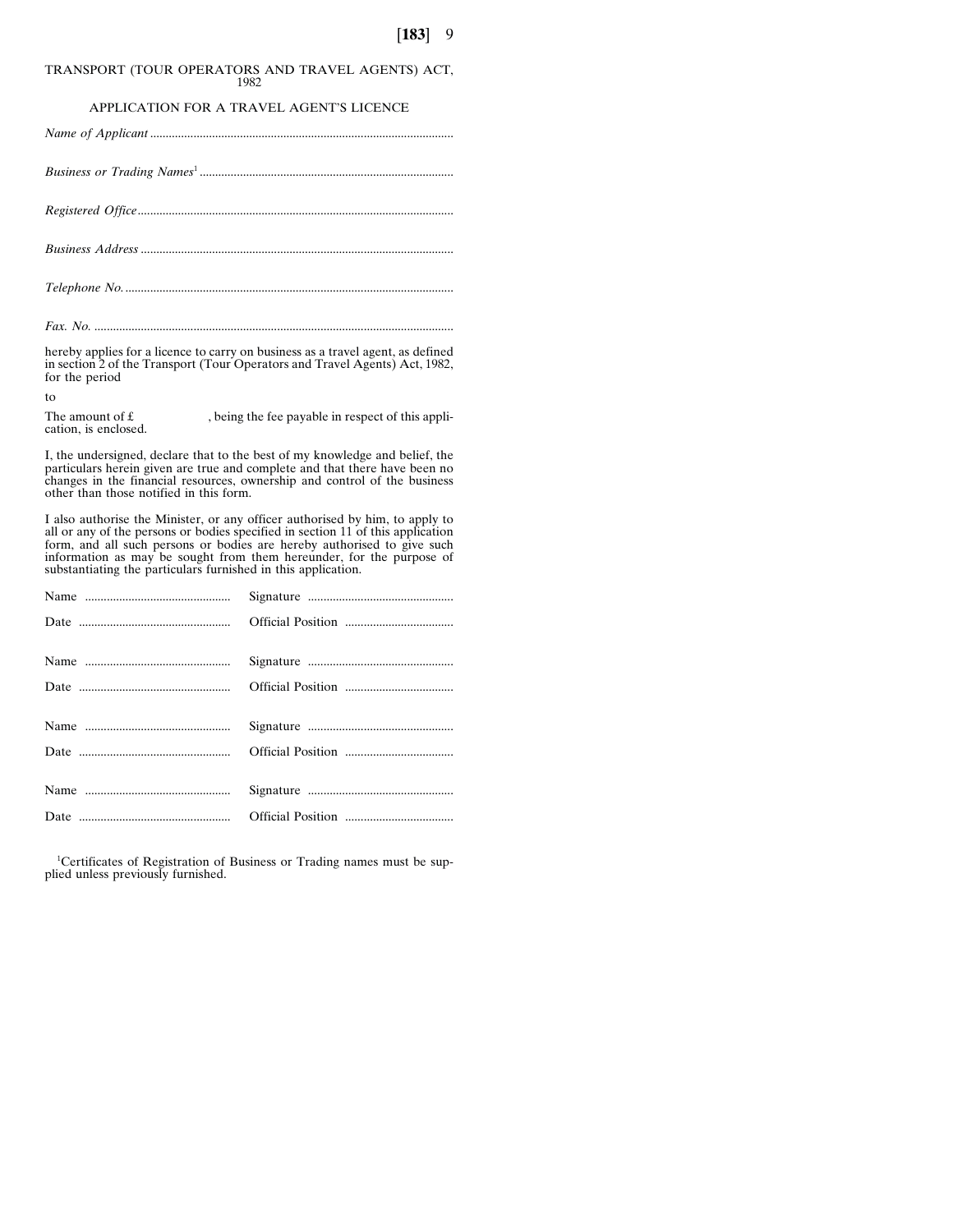This form must be signed as follows:

- (i) if the applicant is an individual, by that individual,
- (ii) if the applicant is a partnership, by each of the partners, or
- (iii) if the applicant is a body corporate, by each of the directors.

#### *Furnishing of False Information*

*The applicant's attention is drawn to the heavy penalty provisions relating to false or misleading statements for the purpose of obtaining a licence which are set out in section 20 (3) of the Transport (Tour Operators and Travel Agents) Act, 1982.*

This form should be returned to:

The Secretary, Department of Transport, Energy and Communications, Travel Trade Licensing (Room 503), Kildare Street, Dublin 2.

#### *Particulars to be furnished by the Applicant*

#### SECTION 1 — *Ownership and Control of Business*

State whether the applicant is a sole owner, a partnership, an unincorporated body or a company incorporated under the Companies Acts, 1963 to 1990.

- (i) If the applicant is a sole owner, state name in full, private address and nationality;
- (ii) If the applicant is a partnership, state name in full, private address and nationality of each partner;
- (iii) If the applicant is an unincorporated body, state full name, private address and nationality of the principal officers (e.g. Chairman, Secretary and Treasurer) and trustees;
- (iv) If the applicant is a company incorporated under the Companies Acts, 1963 to 1990:
	- (a) state the full name, private address and nationality of every member of the board of directors, company secretary and senior management personnel, indicating working directors by (W),
	- (b) state who are the persons or entities in real or effective ownership or control of the company, i.e., the beneficial owners of the Company,
	- (c) state whether the Company has a shadow director within the meaning of Section 27 of the Companies Act, 1990<sup>1</sup>. If so, state the full name and private address of the person concerned,

 $<sup>1</sup>$  A shadow director is defined in the Act as a "person in accordance</sup> with whose directions or instructions the directors of a company are accustomed to act''.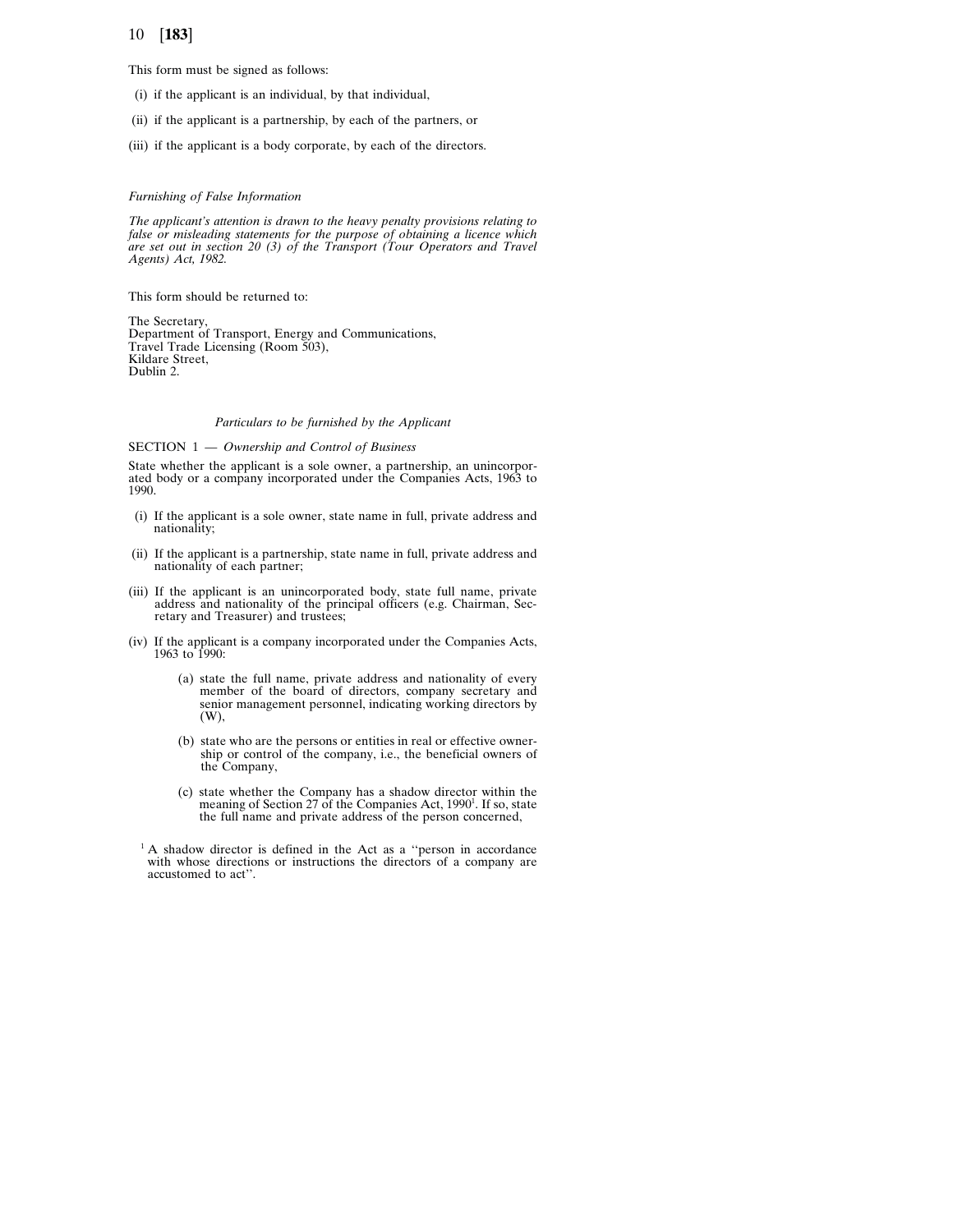- (d) state whether the company is a subsidiary of another company within the meaning of section 155 of the Companies Act, 1963, and, if so, give full details,
- (e) state whether the company is a holding company of any other company or companies within the meaning of section 155 of the Companies Act, 1963, and, if so, state the name or names of any such company or companies,
- (f) furnish a copy of the applicant company's Memorandum and Articles of Association, certificates of incorporation and certificates of registration of any trading or business names unless previously furnished.
- (g) provide confirmation from the Company's auditor that the annual return has been forwarded to the Registrar of Compan-ies in accordance with Section 127 of the Companies Act, 1963, as amended by Section 15 of the Companies Act, 1982<sup>1</sup>.
- *Note:* (A) If the answer to 1 (iv) (d) or 1 (iv) (e) is "yes", any particulars required to be furnished in relation to the applicant may also be required to be furnished in relation to any other company or companies concerned or in relation to the group of companies as a whole.
	- (B) *Applicants are advised to take special care to ensure that all the information in Section 1 is up to date.*

#### SECTION 2 — *Capitalisation*

Specify:

- (i) amount of authorised share capital,
- (ii) amount of fully paid-up share capital—
	- (a) issued for cash,
	- (b) issued otherwise than for cash,
- (iii) if any share capital is not fully paid up, give details,
- (iv) full name, private address and nationality of each shareholder and full details of shares held by each.

#### SECTION 3 — *Shareholding in Other Companies*

Give full details of any shareholding of more than 10 per cent by the applicant or any director, shareholder or partner in any other company, including shareholdings held in the same name of a spouse, nominee or agent.

SECTION 4 — *Borrowings, Credit Arrangements, etc.*

Specify:

- (i) (a) overdraft facilities available (if any) and name of bank or other financial institution involved,
	- (b) security given for overdraft(s), (if any),
	- (c) other borrowings and securities/collateral given in relation thereto,
- $1$ <sup>1</sup> The return must be completed within 60 days after the annual general meeting for the year and the company must forthwith forward it to the Registrar.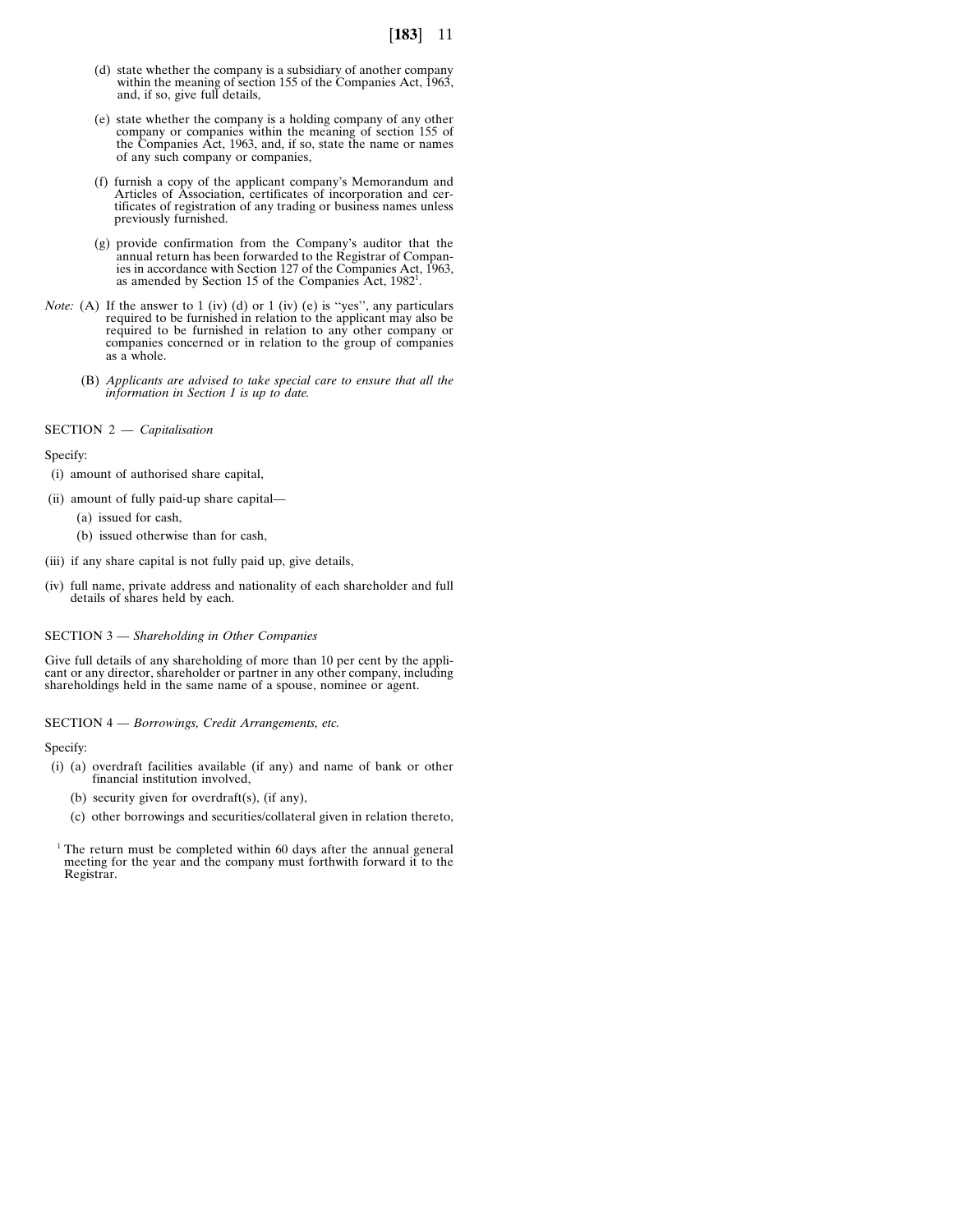- 12 [**183**]
- (ii) details of mortgages, liens, charges or other encumbrances, etc.,
- (iii) (a) amount and nature of directors' loans invested in the Company as at application date,
	- (b) name of director(s) to whom the Company is liable for loan capital as at application date.

### SECTION 5 — *Assets*

Specify:

- (i) details of premises and whether owned, leased, rented or mortgaged,
- (ii) a list of all other assets of the applicant.

#### SECTION 6 — *Past Activities*

#### Specify:

- (i) details of companies, enterprises or business ventures with which the applicant or any director, shadow director, shareholder or partner was previously associated in a proprietorial role or as a director or shareholder,
- (ii) details of any company, enterprise or business venture involved in bankruptcy or winding-up proceedings with which the applicant or any director, shadow director, shareholder or partner was involved,
- (iii) details of any prosecutions against the applicant or any director, shadow director, shareholder or partner for fraud, embezzlement, larceny or other offences involving dishonesty, or under the Consumer Information Act, 1978, or the Sale of Goods and Supply of Services Act, 1980, and the outcome of such prosecution.

#### SECTION 7 — *State whether the Applicant:—*

- (i) is a member of any trade association (e.g. I.T.A.A., A.B.T.A., etc.),
- (ii) is an agent for airlines which are members of the International Air Transport Association,
- (iii) also carries on business as a tour operator within the State, or,
- (iv) operates or has operated as a tour operator or travel agent in any other Member State of the European Community; if so, specify the Member State involved and indicate whether the applicant holds or has held a licence, certificate, approval or authorisation from the competent national authorities of such Member State.
- SECTION 8 *Level of Operation and Turnover*

Specify:

- (i) total turnover last year (see Note A),
- (ii) turnover licensable last year (see Note B),
- (iii) nature of non licensable activity last year,
- (iv) projected total turnover for the period of the licence now sought,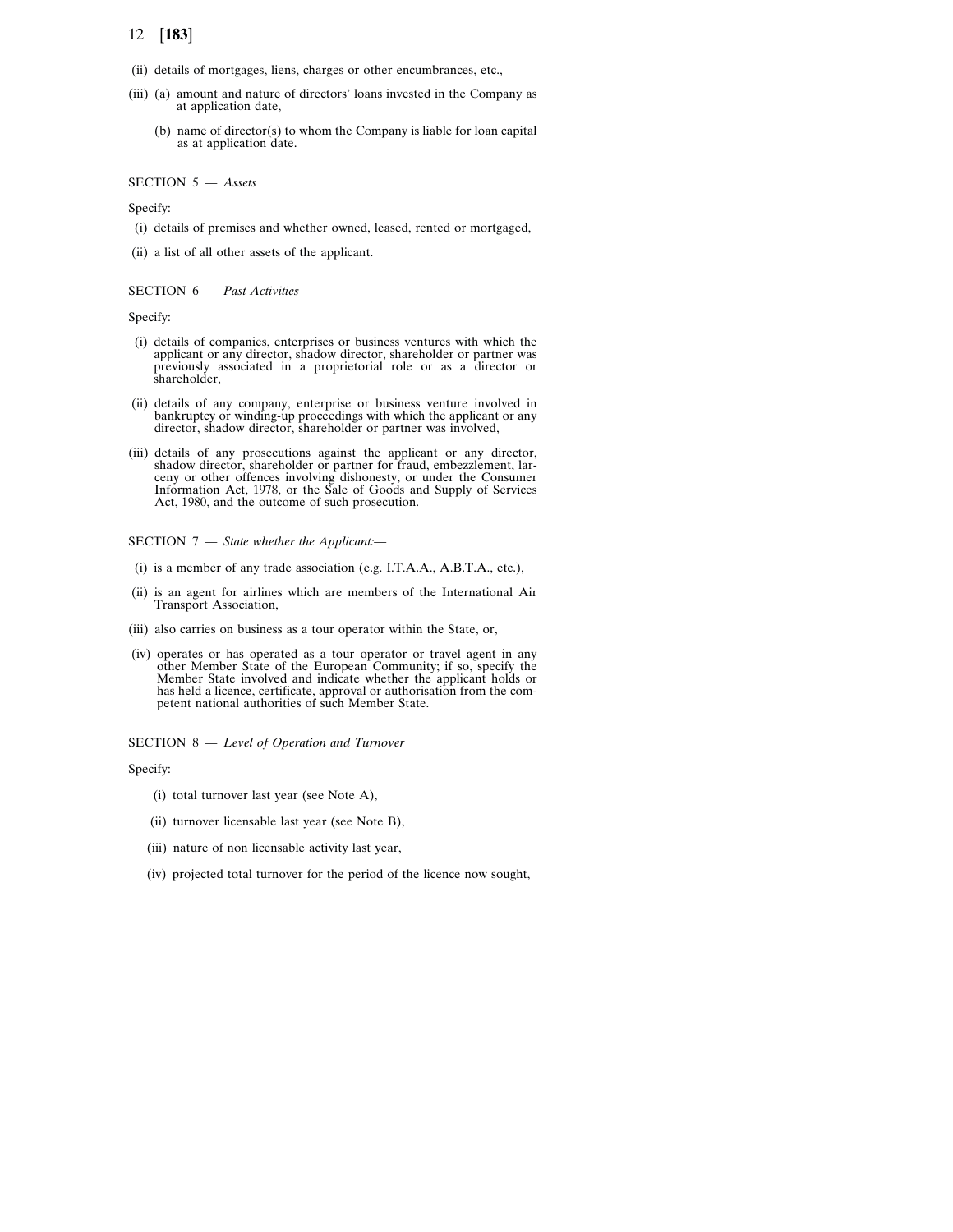(v) projected licensable turnover for the period of the licence now sought,

(vi) nature of proposed non licensable activity, if any.

- *Notes:* (A) Where turnover is not shown in the audited accounts a separate audited certificate of turnover should be submitted.
	- (B) The term ''last year'' as used in (i), (ii) and (iii) above means the period covered by the audited accounts required to be submitted by the applicant.

### SECTION 9 — *Nature of Business*

Where the applicant proposes to operate tour or holiday packages where he contracts directly for accommodation or other services he should provide full details including:

- (i) whether such packages are based on:—
	- (a) the scheduled services of a transport carrier, or
	- (b) the purchase of charter seats from a tour operator,
- (ii) destinations involved,
- (iii) name of transport carrier or tour operator involved,
- (iv) number of passengers involved and average inclusive price,
- (v) copy of brochure or publicity material and booking conditions.

#### SECTION 10 — *Premises and Staffing*

Specify:

- (i) length of time in business,
- (ii) number of branch offices, outlets or premises with addresses and number of staff employed in each,
- (iii) how, or to what extent, premises are publicly identified and specify normal hours of opening,
- (iv) whether premises are used solely for the sale of travel and, if not, specify what other activity is carried on,
- (v) in the case of managerial staff, names and brief career history and an indication of experience, competence or qualifications (e.g. financial, economic, business administration, accountancy or approved recognised third level managerial qualifications),
- (vi) for other staff (clerks, sales staff, etc.) names and length of time employed by applicant and indicate the extent to which they have experience of, or familiarity with, normal practice in the travel industry including:—
	- (a) tour operator booking procedures,
	- (b) airline booking procedures,
	- (c) surface carrier booking procedures,
	- (d) consumer legislation,
	- (e) basic insurance terms.

### SECTION 11 — *Other Information*

### Specify:

- (i) name and address of applicant's legal representative,
- (ii) name and address of applicant's banker(s),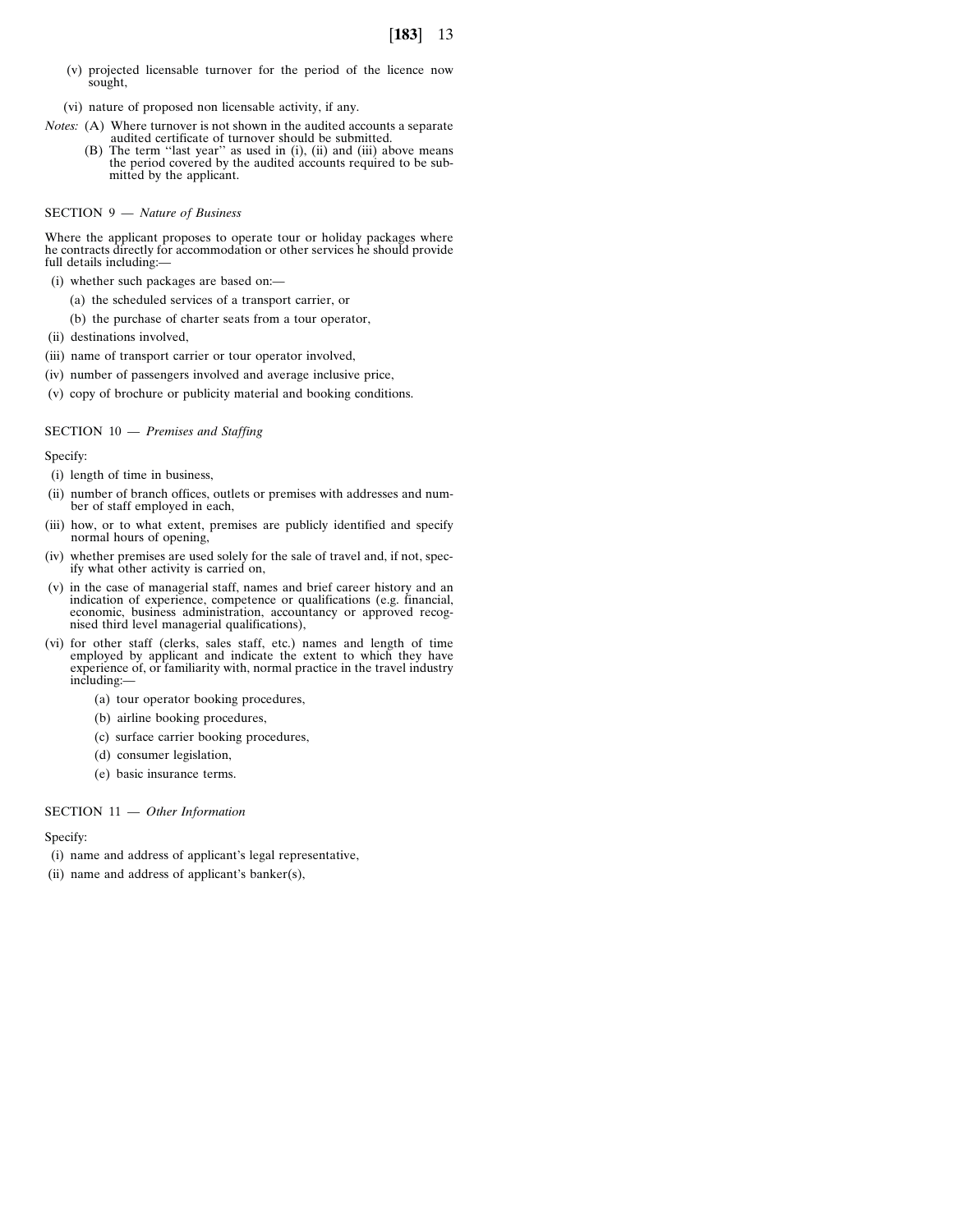- (iii) name and address of applicant's auditor/accountant,
- (iv) address of applicant's principal place of business.

# SECTION 12 — *Bonding*

Specify the type of bond which you propose to lodge with the Minister, if he approves of this application.

# SECTION 13 — *Emergency Contact*

State name, address and telephone number of persons to be contacted out-side normal office hours or in an emergency.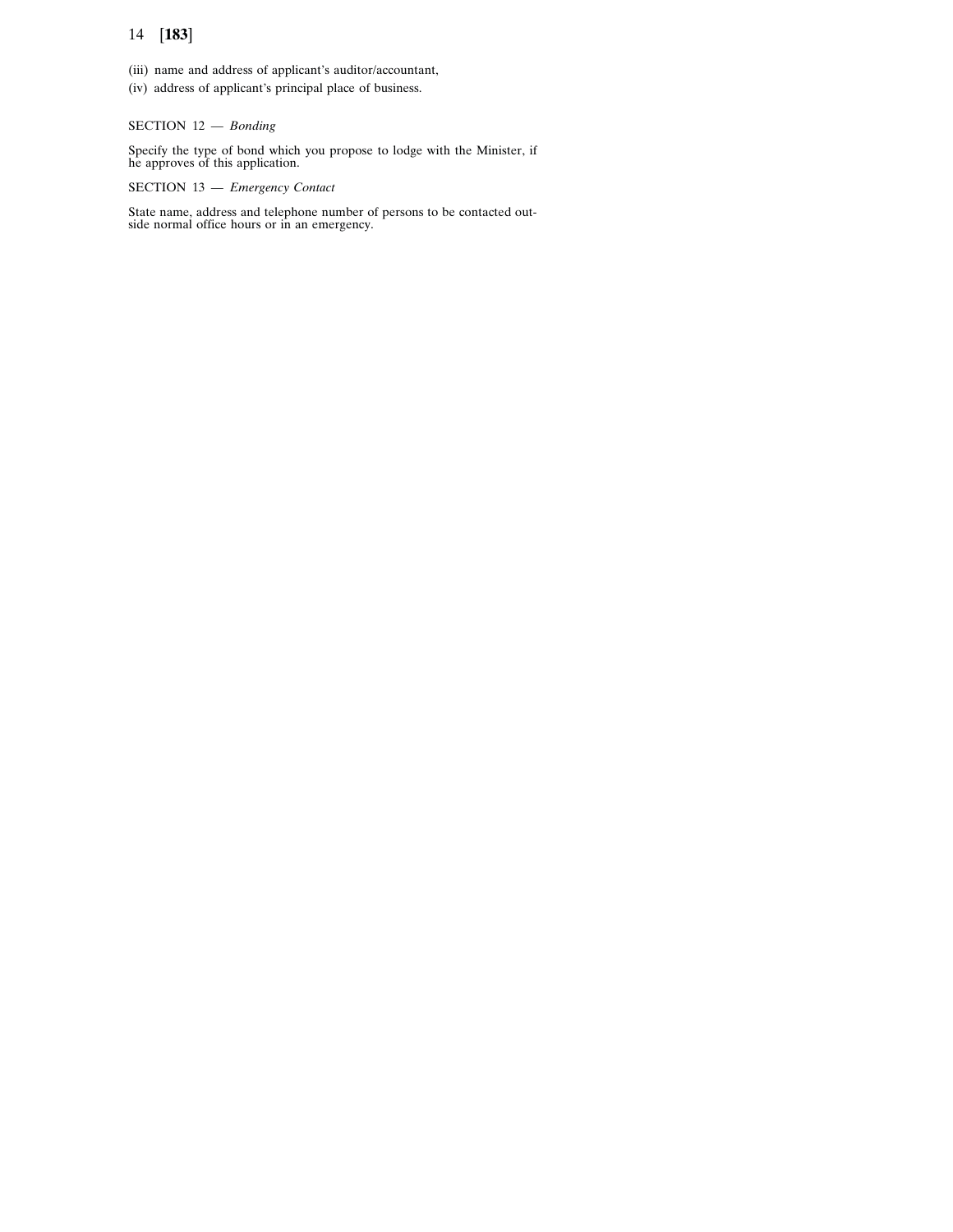### SCHEDULE TO TRAVEL AGENT'S APPLICATION FORM

*Financial Data to be Supplied by New Entrants to the Travel Trade*

New Entrants to the travel trade, who would not have the required audited accounts available (i.e. Accounts covering a 12 month period ending on<br>a date not earlier than 12 months before the date of application) should furnish:

- (a) An audited Opening Balance Sheet;
- (b) Projected monthly Cash Flow Statement, Trading and Profit and Loss Account for the first year of trading;
- (c) Projected Balance Sheet at the end of the first year of trading;
- (d) A breakdown of projected turnover under the following headings and the rate of commission expected under each heading:—
	- (i) I.A.T.A. scheduled airline tickets,
	- (ii) other scheduled airline tickets,
	- (iii) packaged holidays,
	- (iv) boat and rail tickets,
	- (v) other (specify).
- (e) Confirmation from the applicant's Auditor that he is satisfied that<br>the projections and calculations made in (b), (c) and (d) above, so<br>far as the accounting policies and calculations are concerned, are<br>properly compi
- *Note:* In the case of a sole trader or a partnership a statement of affairs of all the applicant's assets and liabilities audited by the applicant's Auditors will be required for (a) above and a projected statement of affairs for (c).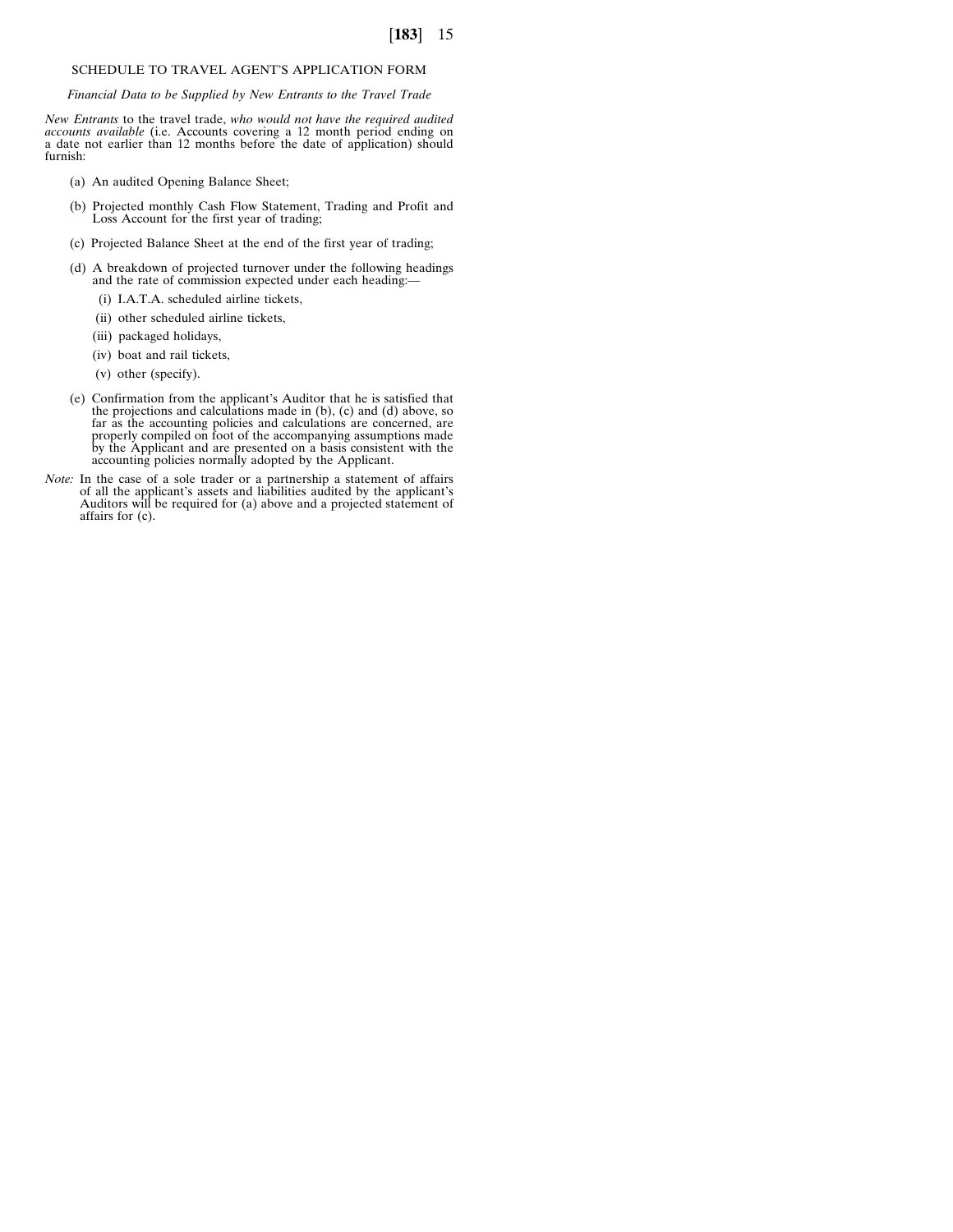#### SECOND SCHEDULE

### TRANSPORT (TOUR OPERATORS AND TRAVEL AGENTS) ACT,

1982

Travel Agent's Licence No. T.A. .........................

Name ........................................................................................................................ Address .................................................................................................................... ....................................................................................................................................

hereinafter referred to as the licensee is hereby licensed by the Minister for Transport, Energy and Communications to carry on business as a Travel Agent subject to the conditions set forth herein.

#### GENERAL CONDITIONS

1. This licence shall come into effect on .........................................................

and shall continue in force up to and including .........................................

.............................................................................................................................

2. This licence is non-transferrable.

- 3. (a) The Minister shall be advised immediately of the demise, removal or resignation of any director or partner of the licensee;
	- (b) Proposals for the appointment of additional directors or for changes in the directors of a company holding a licence or proposals for changes in the distribution of shares, or in the effective ownership or control of such company or of any partnership, or incorporated body holding a licence shall be notified to the Minister either before, or after, but not later than 7 days after, such changes become effective;
	- (c) Changes in the shareholders of a company shall be notified to the Minister either before, or after, but not later than seven days after, such changes have become effective.
- 4. The licensee shall notify the Minister of any new mortgages, liens, charges or other encumbrances made on the licensee during the period of validity of the licence.
- 5. The licensee shall comply with the provisions of the Transport (Tour Operators and Travel Agencts) Act, 1982 (No. 3 of 1982), and of all orders and regulations made thereunder relating to travel agents.
- 6. Copies of this licence and the conditions attaching thereto shall be displayed for the information of the public in a prominent position on all premises owned or occupied by the licensee and in which he carries on business.
- 7. The licensee shall maintain the following books, accounts and records in his principal place of business and shall make available copies or extracts on request to, and shall facilitate the entry and inspection of all such records and documentation by authorised officers of the Minister pursuant to section 11 of the Act:—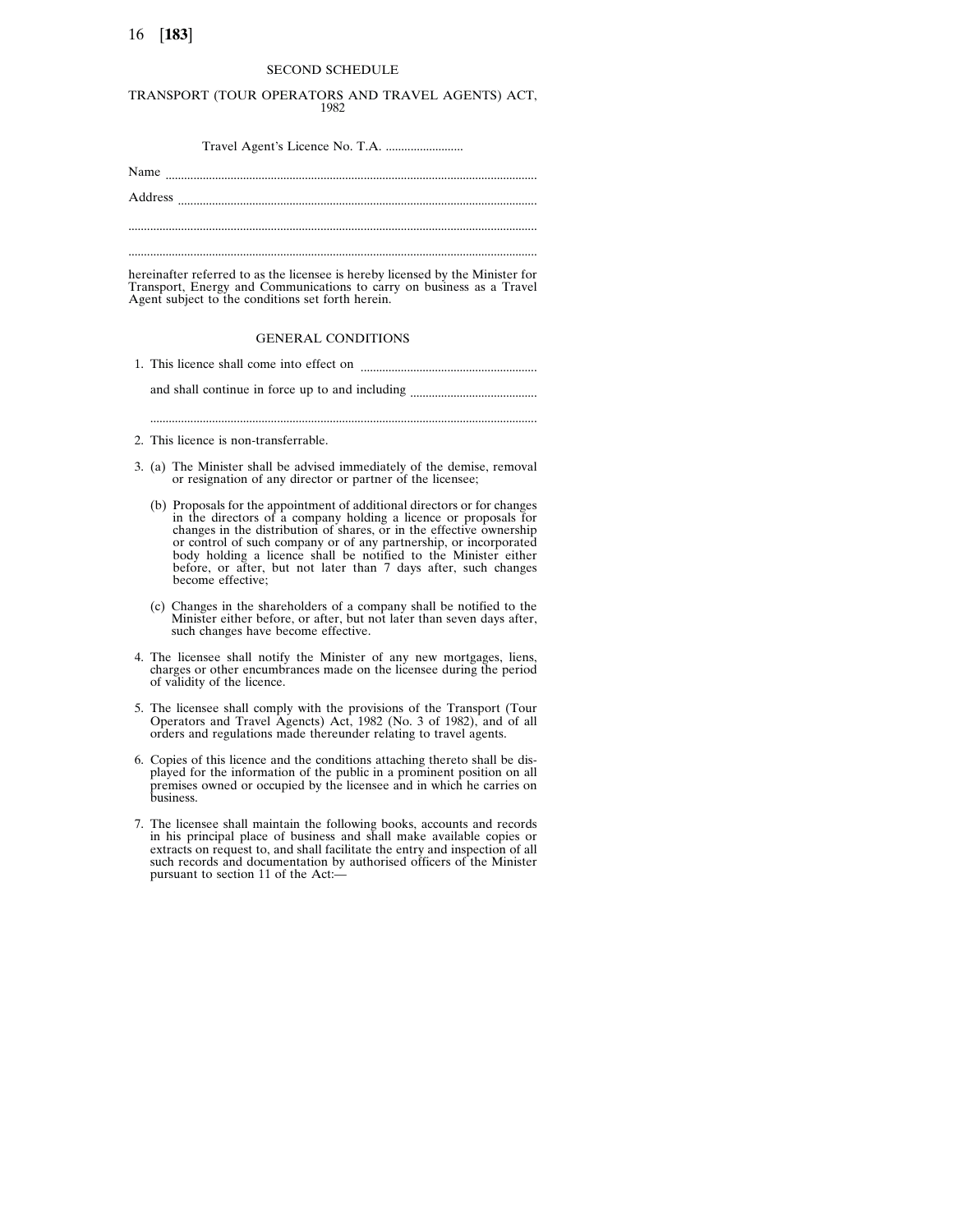- (a) accounts, duly audited and certified, covering a twelve month accounting period ending on a date not earlier than 12 months before the date of application;
- (b) a record, which may be in ledger, computer, or other form, of all daily receipts and expenditures, including all monies placed on deposit;
- (c) a full record of all bank lodgments and a regular and proper bank reconciliation;
- (d) copies of all contracts entered into by the licensee relevant to the business of the licensee and valid for the period of the licence.
- 8. A breach of any of the conditions set out herein may result in the revo-cation of this licence.

### SPECIAL CONDITIONS

Dated this day of For the Minister for Transport, Energy and Communications

An officer authorised in this behalf by the said Minister.